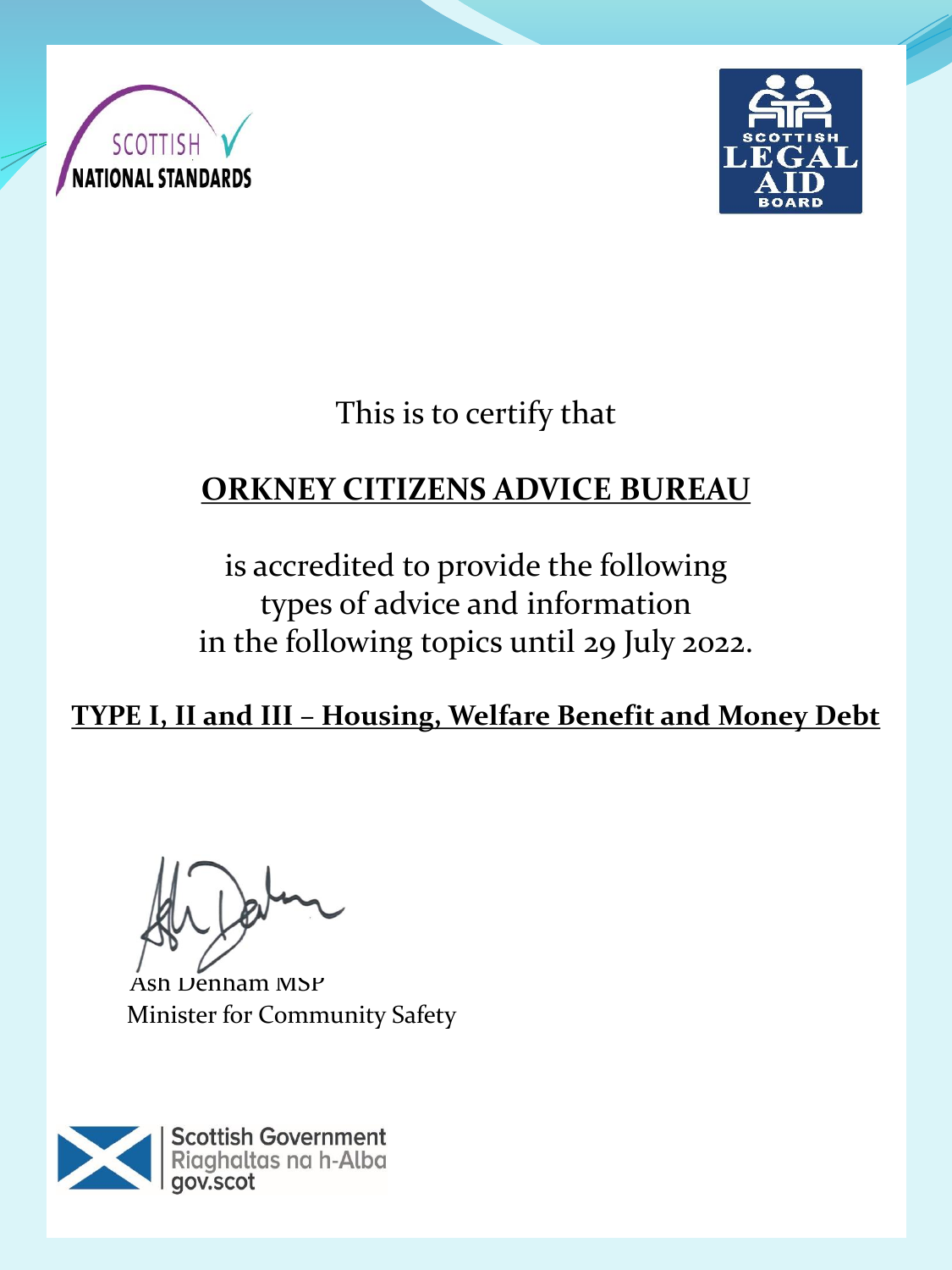### **COMPETENCY ACHIEVED**

## **2 Housing Specific Competences**

- 2.1 Rent Arrears Type III
- 2.2 Mortgages and Secured Loans Type II
- 2.3 Universal Credit for housing costs and Housing Benefit Adviser competences – Type III
- 2.4 Disrepair in Rented Housing Type III
- 2.5 Housing Options Type II
- 2.6 Discrimination in Housing Type II
- 2.7 Eviction Type III
- 2.8 Anti-Social Behaviour Type II
- 2.9 Harassment and Illegal Eviction– Type II
- 2.10 Homelessness Type III
- 2.11 Relationship Breakdown Type II
- 2.12 Rent: Private Sector Type II
- 2.13 Security of Tenure Type III
- 2.14 Statutory Tenancy Rights Type III
- 2.15 Repair and Improvement Grants Type III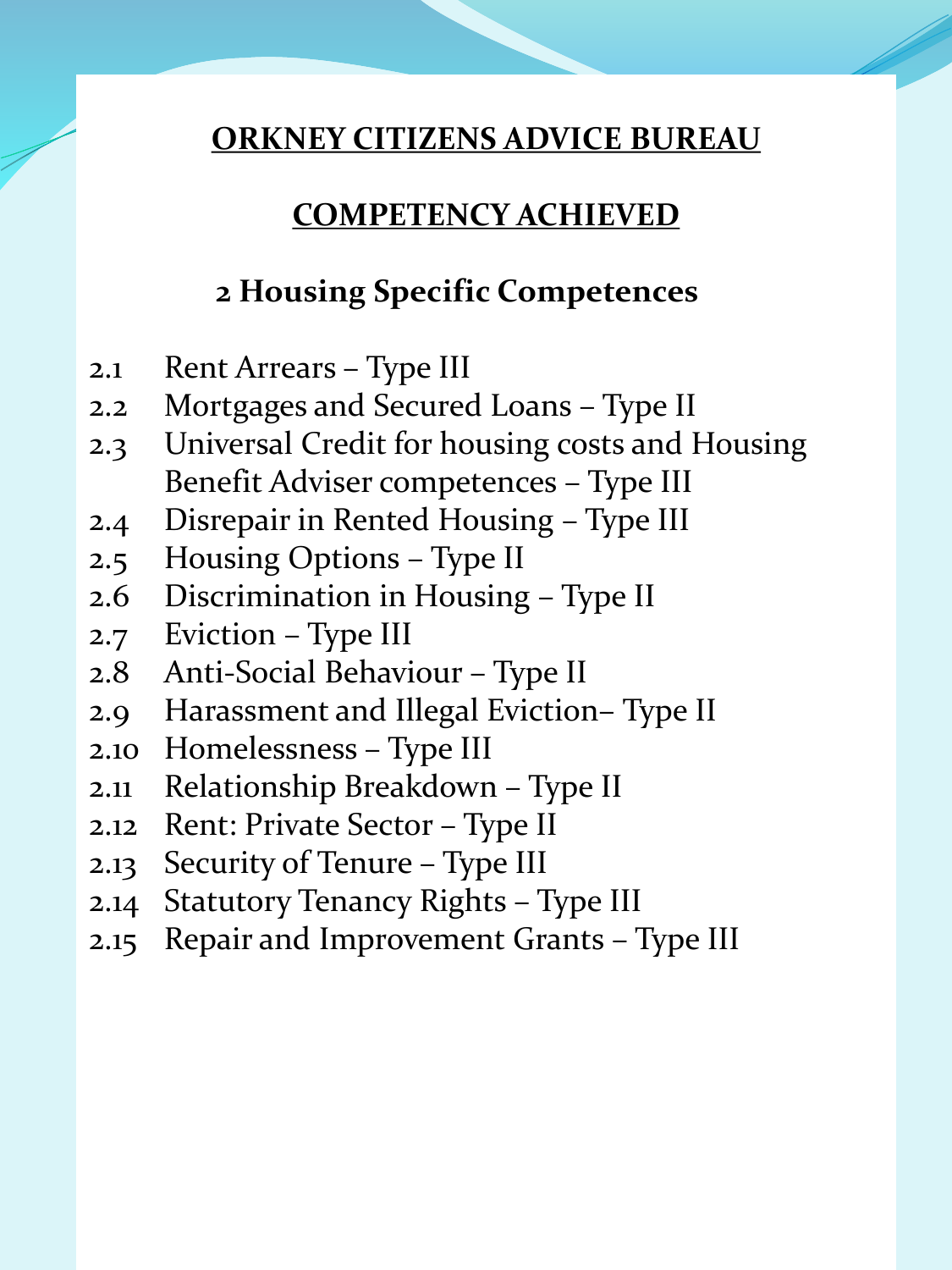#### **COMPETENCY ACHIEVED**

## **3 Money and Welfare Benefits Related to Advice Competences – Foundation Knowledge**

- 3.1 Administrative Structure of the Benefits and Tax Credits Systems – Type II
- 3.2 National Insurance Scheme Type II
- 3.3 Claims and Backdating Type II
- 3.4 Decision-Making, Disputes and Appeals Type III
- 3.5 Benefit and Tax Credit Overpayments Type II
- 3.6 Assessment, Initial Decision-Making and Holding Activity in Debt Cases – Type II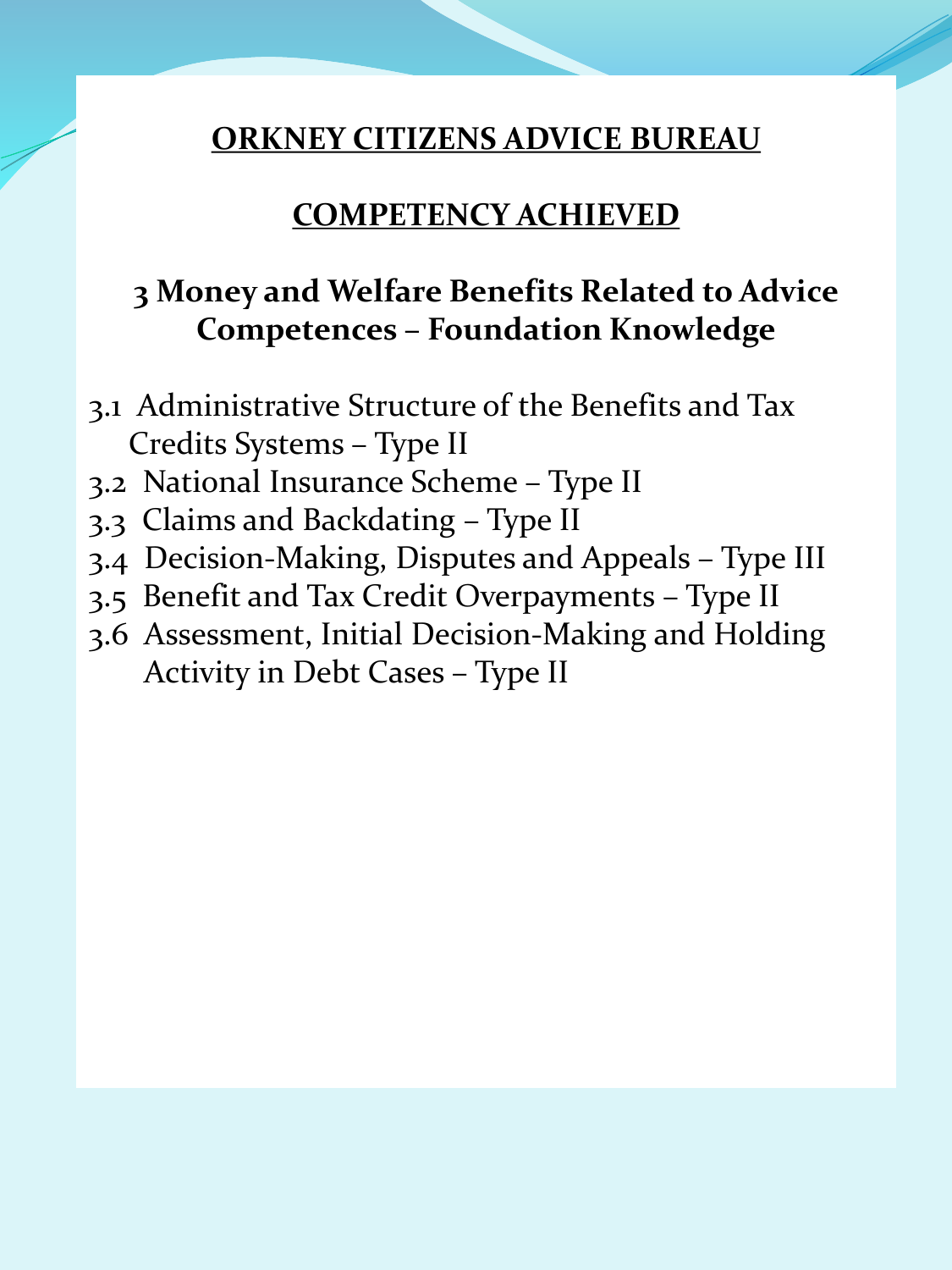#### **COMPETENCY ACHIEVED**

## **4 Money and Welfare Benefits Related Advice Competences – Specialist Areas**

- 4.1 Means-Tested Benefits Type II
- 4.2 Universal Credit Type II
- 4.3 Tax Credits Type II
- 4.4 The Social Fund and the Scottish Welfare Fund. Type II
- 4.5 The Impact of Work on Benefits Type II
- 4.6 Child Element of Universal Credit, Child Benefit, Kinship Care Allowance and Guardian's Allowance – Type II
- 4.7 State Retirement Pension Type II
- 4.8 Personal Independence Payment, Disability Living Allowance and Attendance Allowance – Type III
- 4.9 Benefits for People who have Limited Capability for Work – Type III
- 4.10 Benefits for Industrial Injury and Disease. Type II
- 4.11 Benefits for Veterans Type II
- 4.12 Carers Allowance Type II
- 4.13 Jobseeker's Allowance– Type II
- 4.14 Benefits for Maternity, Paternity and Adoption Type II
- 4.15 Bereavement Benefits Type II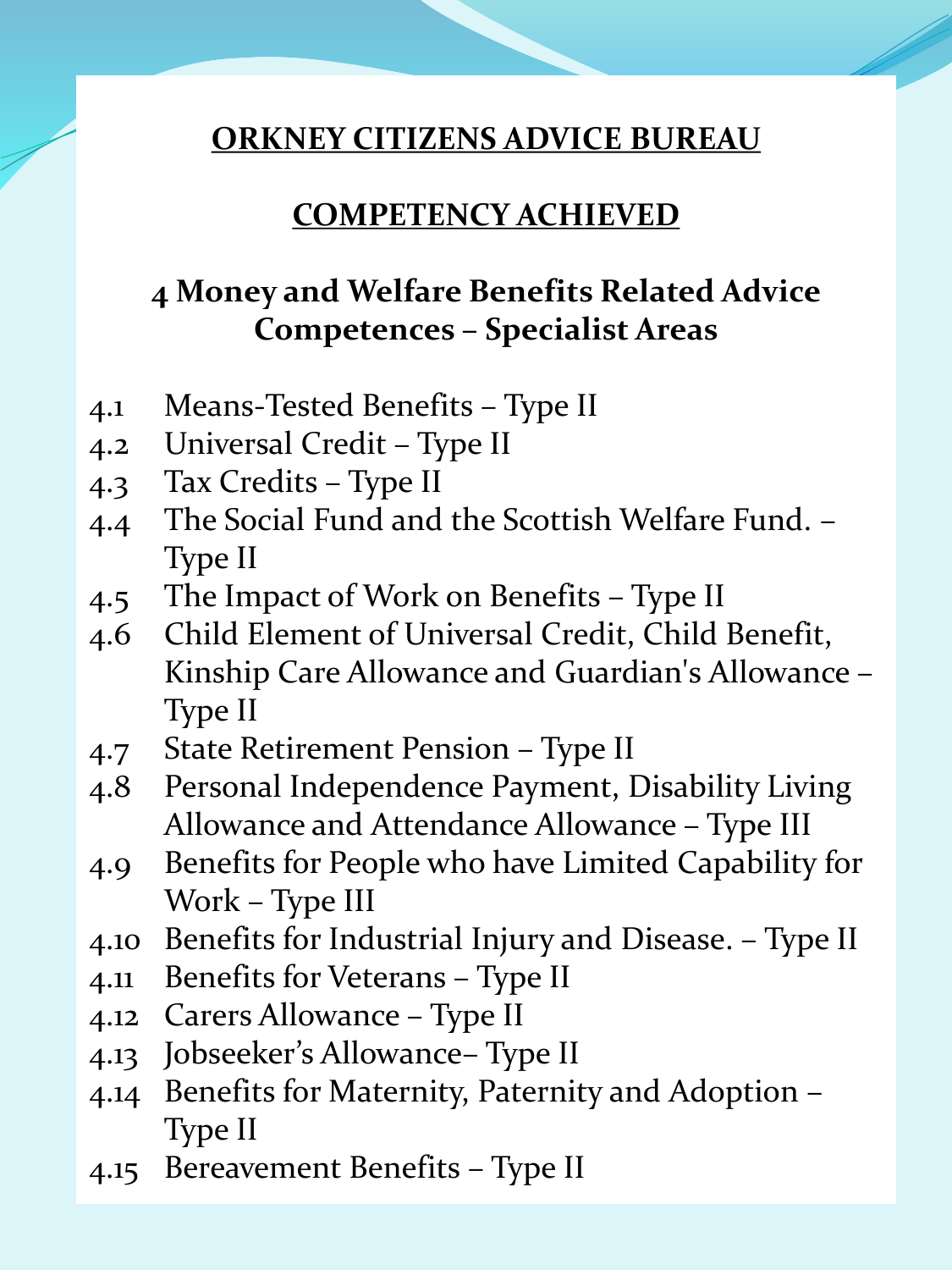## **COMPETENCY ACHIEVED**

# **4 Money and Welfare Benefits Related Advice Competences – Specialist Areas Cont.**

- 4.16 Benefits for People in Public Care Type II
- 4.17 Benefits for Students Type II
- 4.18 Benefits for People from Abroad and/or who are Subject to Immigration Control – Type II
- 4.19 Ancillary Benefits Type II
- 4.20 Financial Statements Type II
- 4.21 Liability for Debts, Extortionate Credit, Unfair Contract Terms, Unenforceable Debts, Creditor Malpractice, Codes of Practice, etc – Type II
- 4.22 Identifying and Agreeing Options in Debt Cases– Type II
- 4.23 Negotiating and Making Offers to Creditors– Type II
- 4.24 Diligence, Diligence Stoppers and Court Proceedings – Type III
- 4.25 Bankruptcy and Trust Deeds Type III
- 4.26 The Debt Arrangement Scheme Type III
- 4.27 Recalls and Appeals against Court Decrees and Orders - Type III
- 4.28 Utility Debts Type II